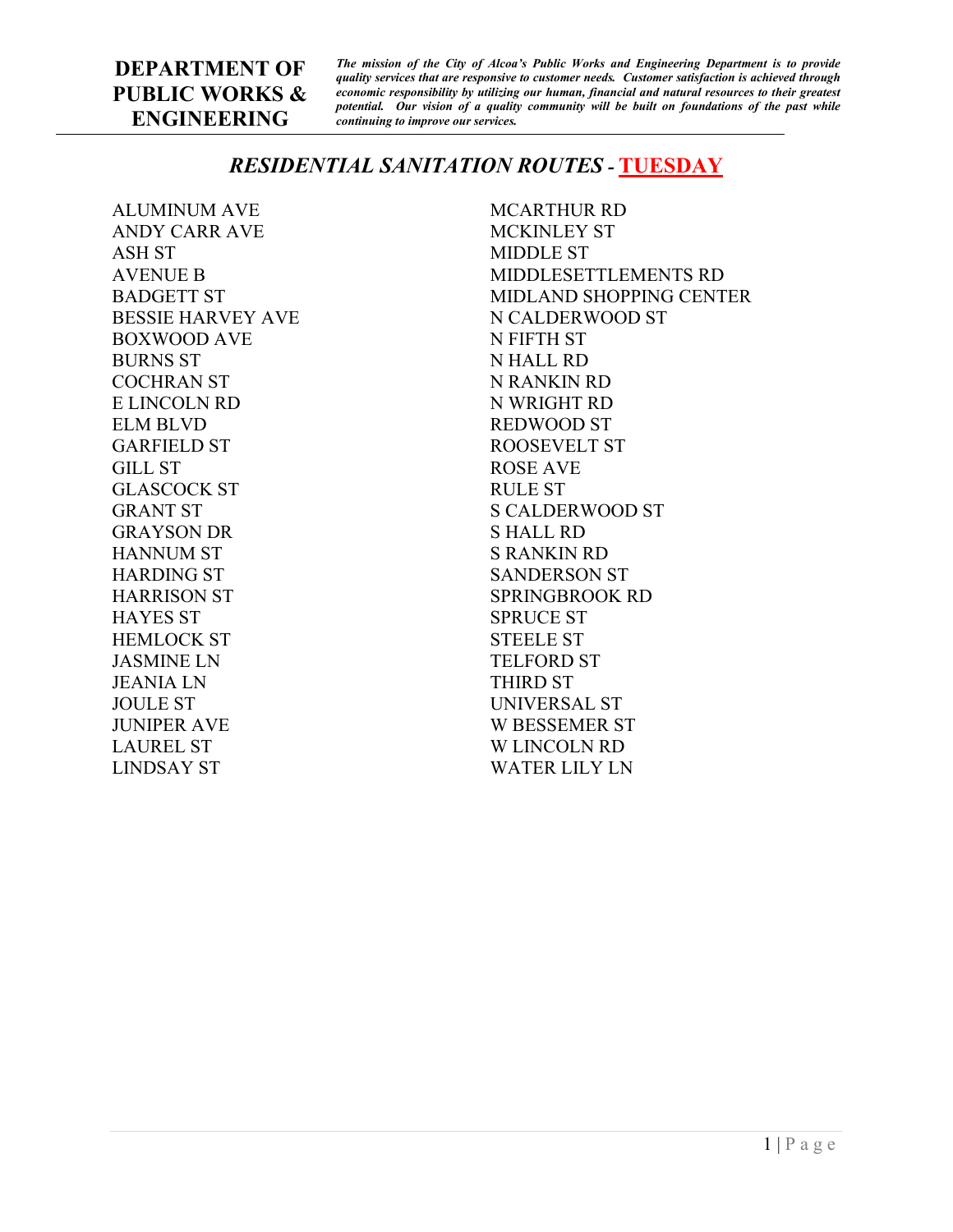*The mission of the City of Alcoa's Public Works and Engineering Department is to provide quality services that are responsive to customer needs. Customer satisfaction is achieved through economic responsibility by utilizing our human, financial and natural resources to their greatest potential. Our vision of a quality community will be built on foundations of the past while continuing to improve our services.*

## *RESIDENTIAL SANITATION ROUTES –* **WEDNESDAY**

ANDOVER BLVD ANSLEY DR ARMONA RD ASHTON CT ASPEN GLEN DR ASSOCIATES BLVD BEVERLY DR BRIGHTON DR BROOKSBY WAY CATAMARAN CT CHRISTOPHER COLUMBUS WAY CLINGMAN VIEW DR CORPORATE PL COVEY CT CROSSWINDS WAY DAVIES ST E BELL ST E BESSEMER ST E EDISON ST E FRANKLIN ST E FULTON ST E HOWE ST E NEWCOMEN ST E NEWTON ST E STEPHENSON ST E WATT ST FOUNTAIN VIEW CIR HAMILTON CROSSING DR HAMILTON ST HARVEST LN HEIGHTON CT HOLLISTER DR HUNTERS CROSSING DR HUNTERS MEADOW BLVD JEFFREY LN KELVIN ST KENT PL KINGS CT LEE DELIA LN LINDENHALL DR LINFORD CIR

LOUISVILLE LOOP LOUISVILLE RD LOUISVILLE ST MARCONI BLVD MARGARET DR MARILYN LN MARTI LN MEADOWVIEW PL MILDRED CIR MORSE ST N CALDERWOOD ST N HALL RD N LINDEN DR OHM ST PARKVIEW PL PINNACLE POINT DR PROFFITT SPRINGS RD S LINDEN DR SEHORN ST SOUTHWICK DR SPURLOCK ST TESLA BLVD VERA DR VICTORIA LN VINTAGE ALCOA WAY VOLTA ST W BELL ST W BESSEMER ST W EDISON ST W FRANKLIN ST W FULTON ST W HOWE ST W HUNT RD W NEWCOMEN ST W NEWTON ST W STEPHENSON ST W WATT ST WARING ST WESTGATE DR WESTLAND CIR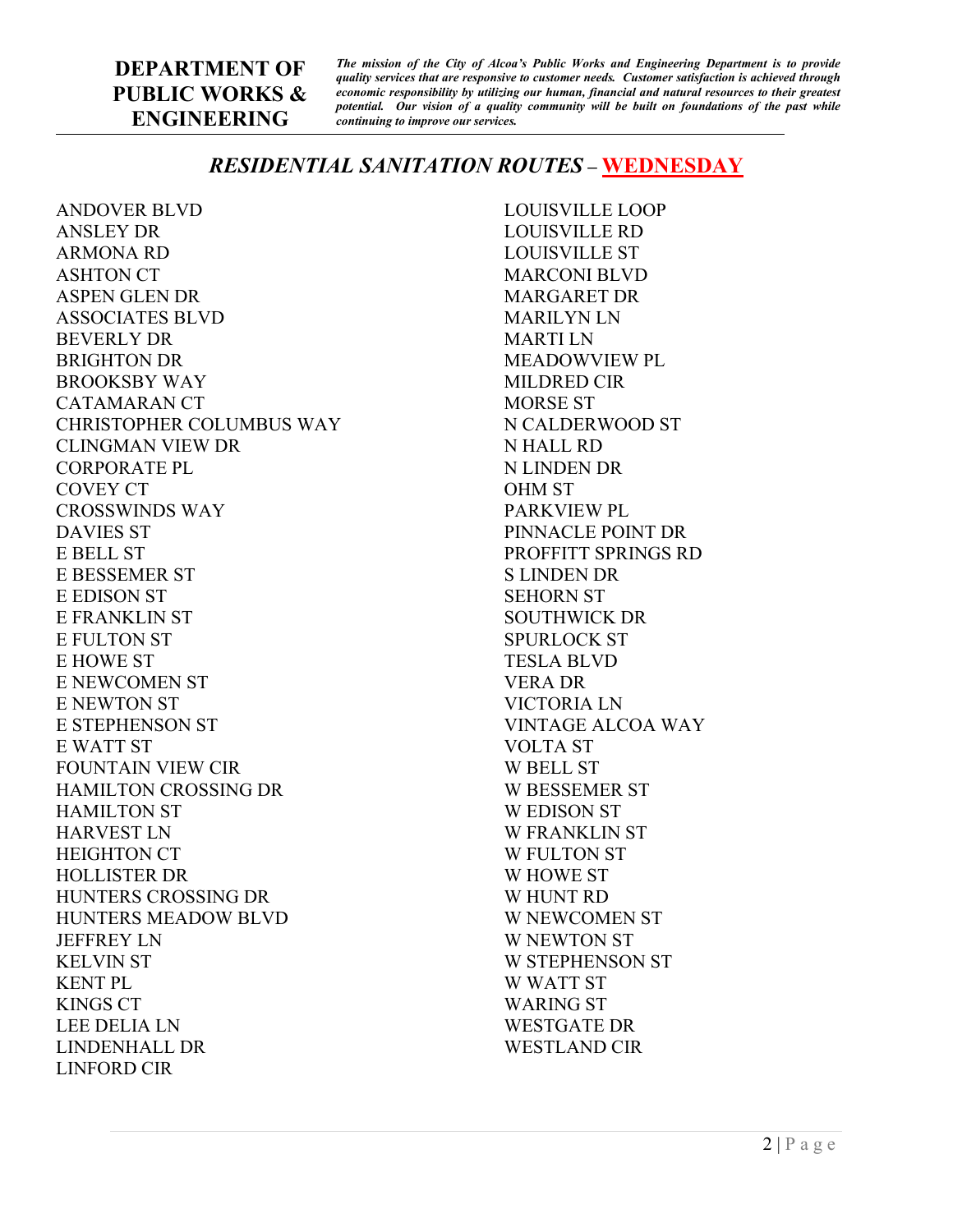*The mission of the City of Alcoa's Public Works and Engineering Department is to provide quality services that are responsive to customer needs. Customer satisfaction is achieved through economic responsibility by utilizing our human, financial and natural resources to their greatest potential. Our vision of a quality community will be built on foundations of the past while continuing to improve our services.*

# *RESIDENTIAL SANITATION ROUTES –* **THURSDAY**

ALCOA RD ALCOA TRL BEECH ST BELFAIR LN BELFOR CIR BIRCH ST BOYLE ST BREWSTER ST BURROUGHS RD CEDAR ST CENTENNIAL PARK BLVD CENTER ST CHERRY ST CLAYTON LODGE RD CLAYTON RD DALTON ST DARWIN ST DUNCAN STATION RD E BROADWAY AVE E EDISON ST E HUNT RD E HUNT RD ACCESS FARADAY ST FORD ST FRARY ST GILBERT ST HOOPES ST HUXLEY ST KETTERING CT LAKE ST LEWIS ST LOCUST ST

LODGE ST LONG RD MAPLE ST MAURY CIR MAURY ST MCARTHUR RD MCNUTT AVE MILFORD AVE MILLS ST MURDOCK ST N WRIGHT RD NOBEL ST NORRIS PL OAKLAND ST OERSTED RD OLD KNOXVILLE HWY PELLISSIPPI PL PERKINS ST POPLAR ST RAMSAY ST REMSEN ST RUSSELL RD SAM HOUSTON SCHOOL RD SPRINGBROOK RD TESLA BLVD THOMAS DR TROY AVE UPTON ST VOSE RD WEST GATE RD WILLIAMS MILL RD